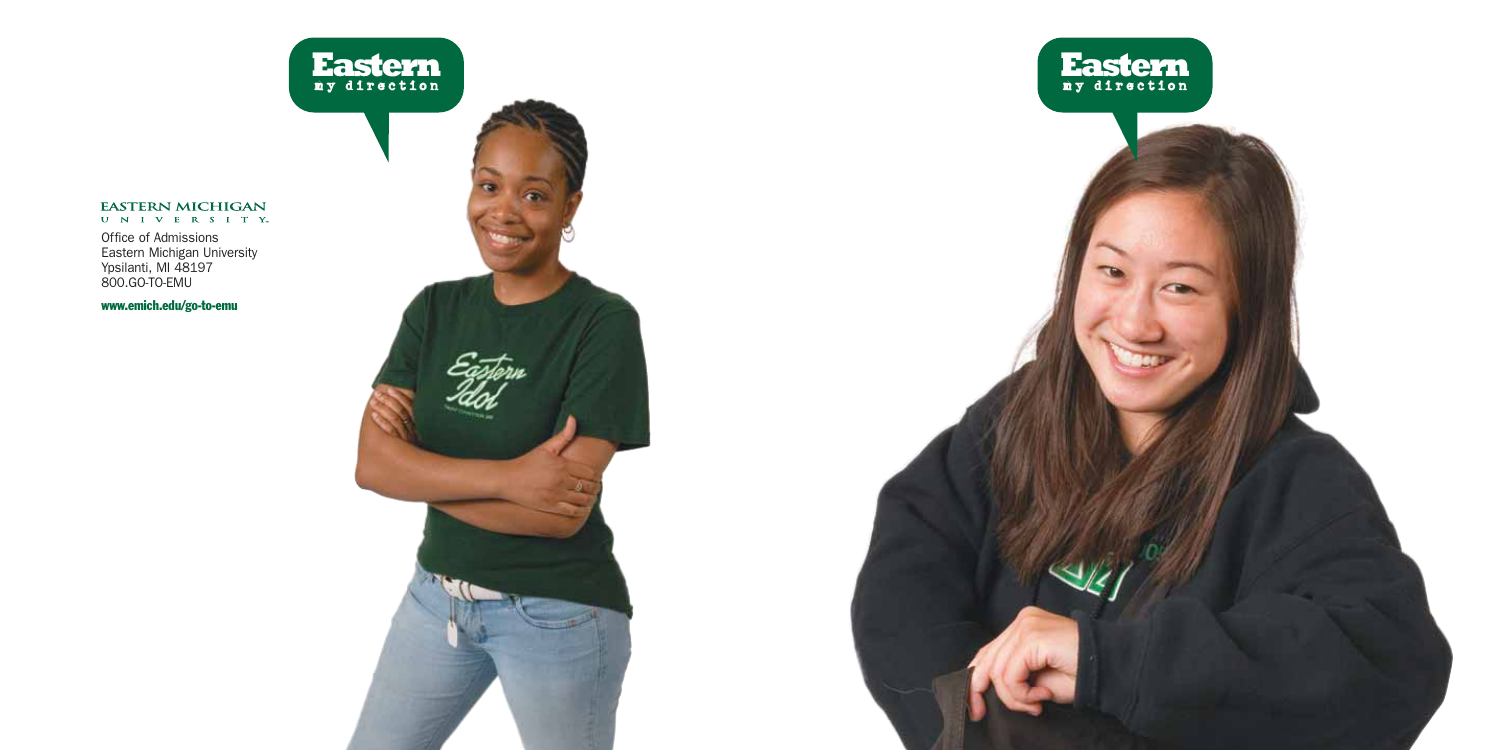# "ny choice"

It's time to choose a college.

Time to decide on a direction for your future.

You've read a lot of brochures.

Surfed a lot of web sites.

Listened to a lot of advice, most of it from people twice your age.

You've got plenty of options.

So what makes Eastern Michigan your best choice?

To answer that, turn to the real experts.

The people who were in your place one or two or three years ago.

The students who decided that Eastern was their choice…

and their direction.



**BEE SPORT**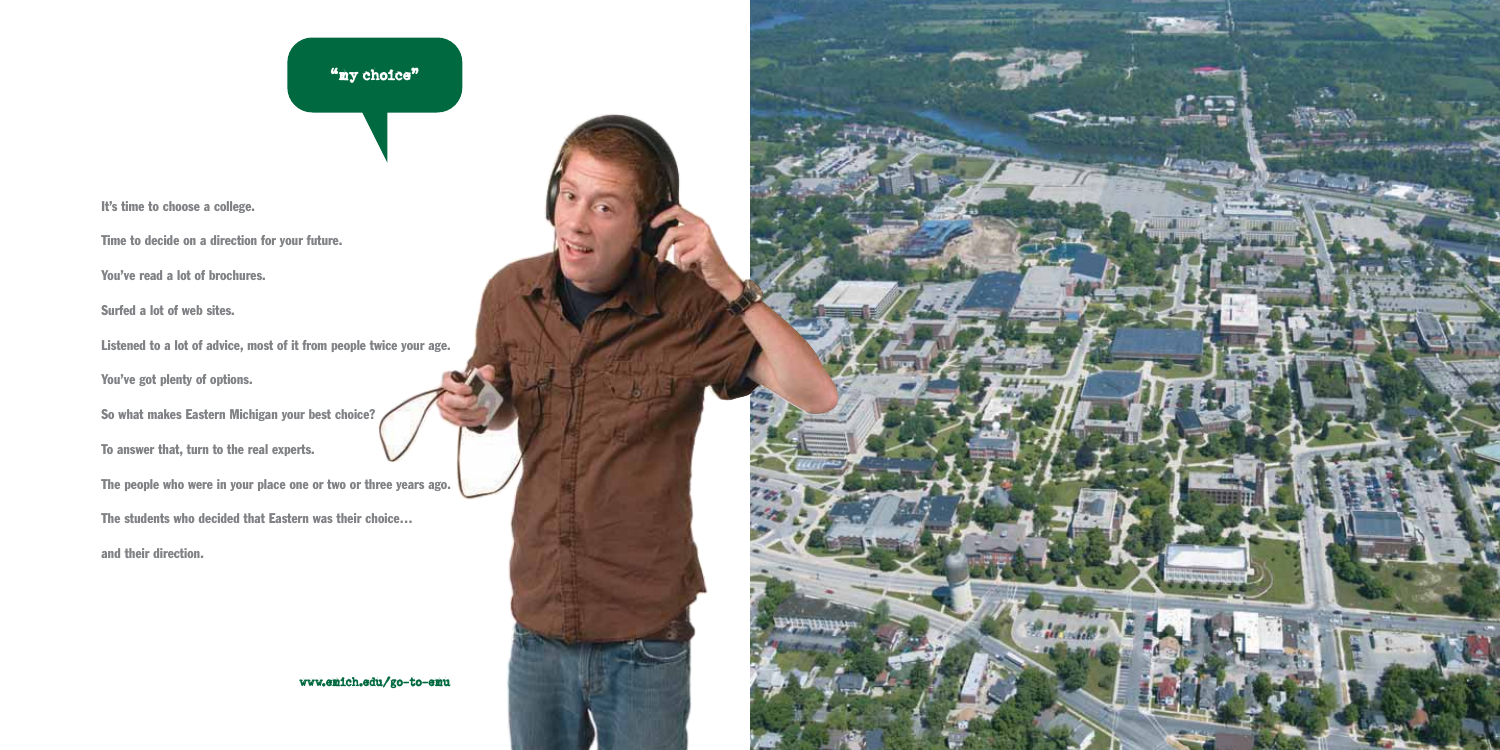

Eastern Michigan is a university with a long tradition of educational excellence. A university that values undergraduates. And a university that will not only prepare you for a successful career... but will give you the skills you need to be a lifelong learner and leader.

And here's something else you should know. Undergraduate teaching is a priority for EMU faculty. While we do have 23,000 students, we take good care of all of

"ny academics"

them. Our student-tofaculty ratio is an impressive 19:1. So, unlike undergrads at some large, impersonal universities, you won't find yourself being herded into huge lecture halls and taught by graduate students or teaching assistants. Instead, you'll be in direct, day-to-day contact with faculty. And that, after all, is the best way to learn.

A 2006 Best

Midwestern College by The Princeton Review.

"The single most important thing you need to know about Eastern is that it's a great place to learn."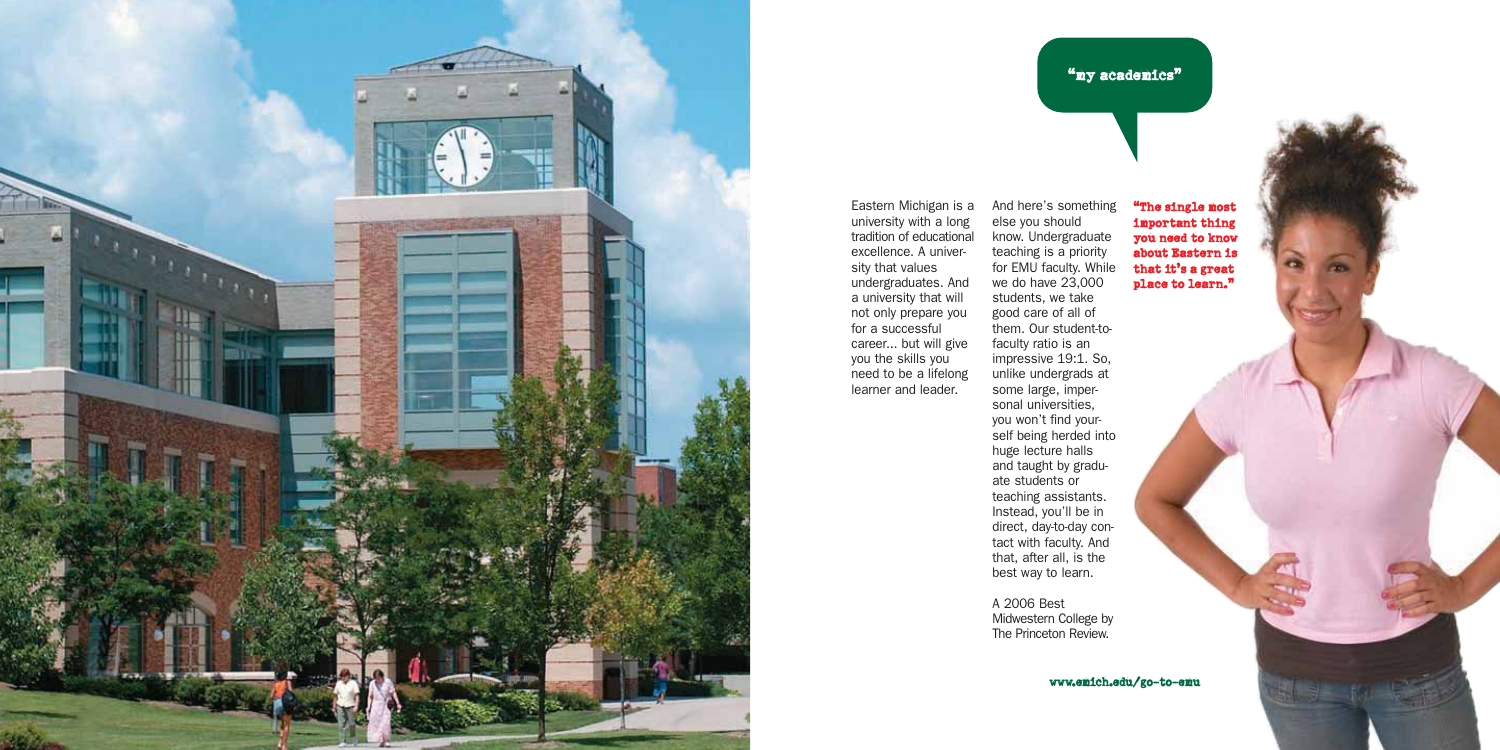#### "ny options"

### "With more than 200 majors and minors to choose from, you can build an educational experience that prepares you for a successful career… and a successful life."

Art

Biology Botany Business **Chemistry** 

**Sciences** 

**Systems** 

applied

Accounting Accounting Information **Systems** Accounting, B.S./M.S. Actuarial Science and Economics Administrative Management African American Studies Anthropology Apparel, Textiles and Merchandising Applied Technology Area Studies African Area Studies Asia-Far East Studies Latin American Studies Middle East and North African Studies Russia and Eastern European Studies

Art Education, K-12 Art History Arts Management Aviation Flight **Technology** Aviation Management Technology Bilingual-Bicultural **Education** Biochemistry, general Biochemistry, professional Biochemistry/Toxicology Chemistry, professional Children's Literature and Drama/Theatre for the Young Clinical Laboratory Communication Communication Technology Computer Engineering **Technology** Computer Information Computer Science, Computer Science (non-teaching) Computer Science (secondary ed.) Computer-Aided Design Conservation and Resource Use Construction Management Creative Writing Criminology and Criminal Justice Cytogenetics Dance **Dietetics** Early Childhood **Education** Earth Science **Economics** Electronic Engineering **Technology** Electronic Media and Film Studies Elementary Education Engineering Physics English Language Entrepreneurship Finance Fine Art Foreign Language **French** German Japanese **Spanish** Geography Geology

Gerontology Graphic Design Health Administration Historic Preservation History Hotel and Restaurant Management Industrial Distribution Industrial Vocational Education Interior Design International Business Journalism Language and International Trade Legal Assistant Linguistics Literature Management **Manufacturing** Engineering Technology Manufacturing **Marketing Mathematics** Mathematics-Statistics Mechanical Engineering Technology Military Science/ROTC Music Music Education/Instrumental Music Education/Vocal Music Performance Music Therapy

Network and Information Technology Administration Nursing Occupational Therapy, B.S./M.S. Philosophy Physical Education Physics Physics Research Physiology Political Science Polymers and Coatings **Technology** Pre-Architecture Pre-Chiropractic Pre-Dentistry Pre-Engineering Pre-Law Pre-Medicine/ **Osteopathy** Pre-Mortuary Science Pre-Optometry/Podiatry Pre-Pharmacy Pre-Veterinary Professional Writing Psychology Public Administration Public Law and Government Public Relations Public Safety Administration Science, general

Secondary Education Social Science Social Work Sociology Special Education Emotionally Impaired Hearing Impaired Cognitively Impaired Physically and Otherwise Health Impaired Speech and Language Impaired Visually Impaired Sports Medicine/Athletic **Training** Sports Medicine/Exercise Science **Technical** Communication Technology and Design **Education Technology** Management Theatre Arts Therapeutic Recreation Tourism Geography Urban and Regional Planning Women's and Gender Studies Written Communications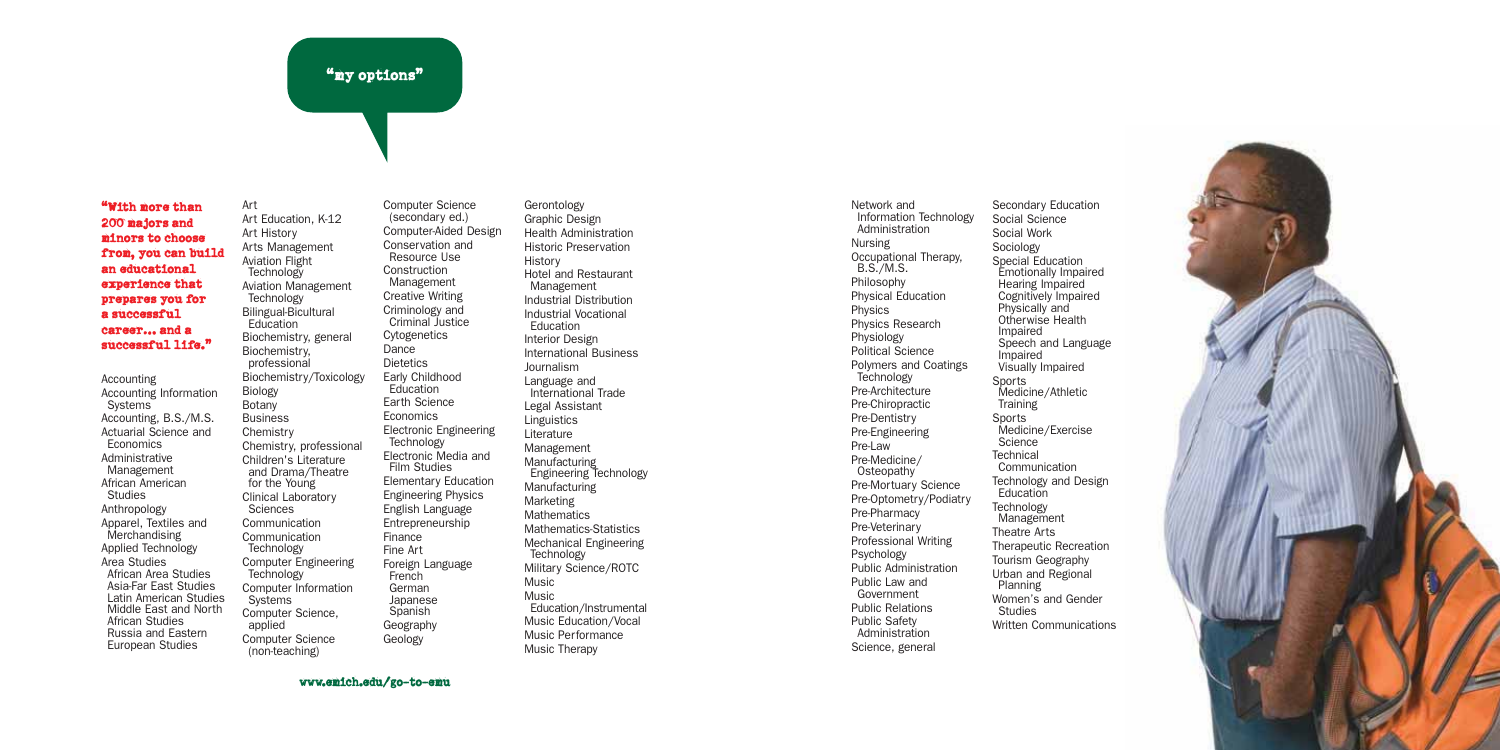

#### "At Eastern, learning doesn't stop at the classroom door."



If you're looking for a rigorous hands-on learning experience, consider an undergraduate research assistantship, supervised by faculty and funded by the university. EMU also has the nation's longest-running undergraduate research symposium.

"my opportunities"

Our study abroad programs are incredibly diverse. Explore the world through our unique spring and summer travel-study programs. Spend a semester–or a year– at an outstanding university in Canada, Mexico, the Netherlands, England, France, Germany, Sweden, Australia, or Japan. Immerse yourself in an intensive language program in Mexico, France or Germany. Head to the Galapagos Islands to learn more about biology and environmental science. Participate in a Cultural History Tour. Or enroll in a Special Focus Program

For students with exceptionally strong academic records, there's the Honors College at Eastern Michigan University. This select learning community offers challenging interdisciplinary studies, mentoring, group and independent research, community service programs, and study abroad opportunities as well as special on-campus housing, early registration, and other benefits.

.edu/go-to-emu

abroad.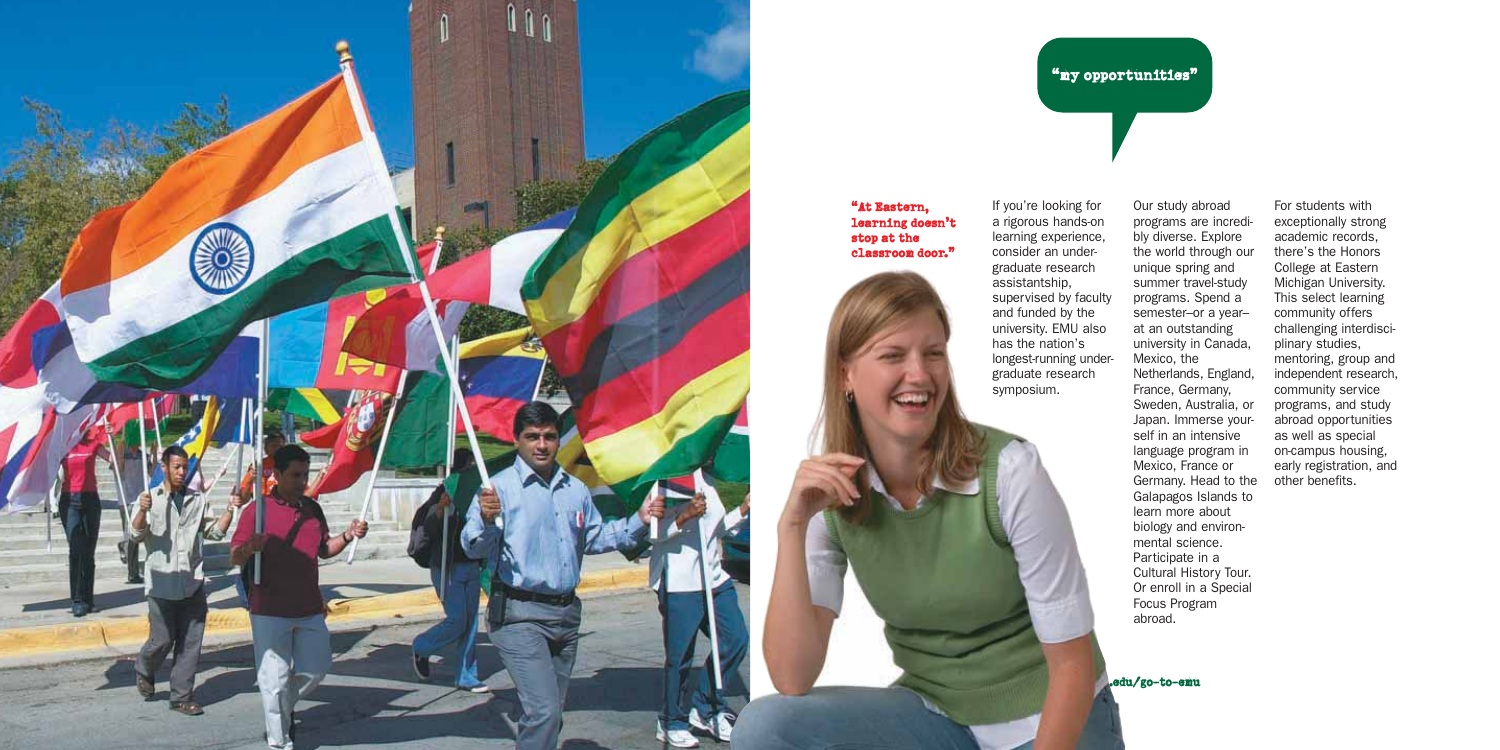# "ny noney"

"What will all this cost you? About the same as many other public universities and private colleges. And in some cases, considerably less."

Michigan and Ohio residents can expect to pay approximately \$15,700 a year for tuition and fees, lodging, food, books and supplies. For students outside Michigan and Ohio, that number rises to about \$27,700.

In-state or out-of-state, EMU: an incredible value. That may explain why EMU was named Best Value for Your Tuition Dollar in the 2006 edition of The Official Unbiased Guide to the 328 Most Interesting Colleges by Kaplan Publishing.

incoming freshmen qualify for 4-year, full-ride Presidential Scholarships of approximately \$60,000 each. In addition, EMU offers hundreds of: ■ Regents' Recognition of Excellence **Scholarships** ■ Regents' Gold **Scholarships** ■ Eagle Scholarships ■ National **Scholarships** In all, EMU awards

Each year, 16

more than \$140 million in financial aid each year—\$18 million of it in the form of scholarships.

To help offset the cost of education, Eastern Michigan also offers a variety of scholarships. For more information, go to www.emich.edu/ go-to-emu

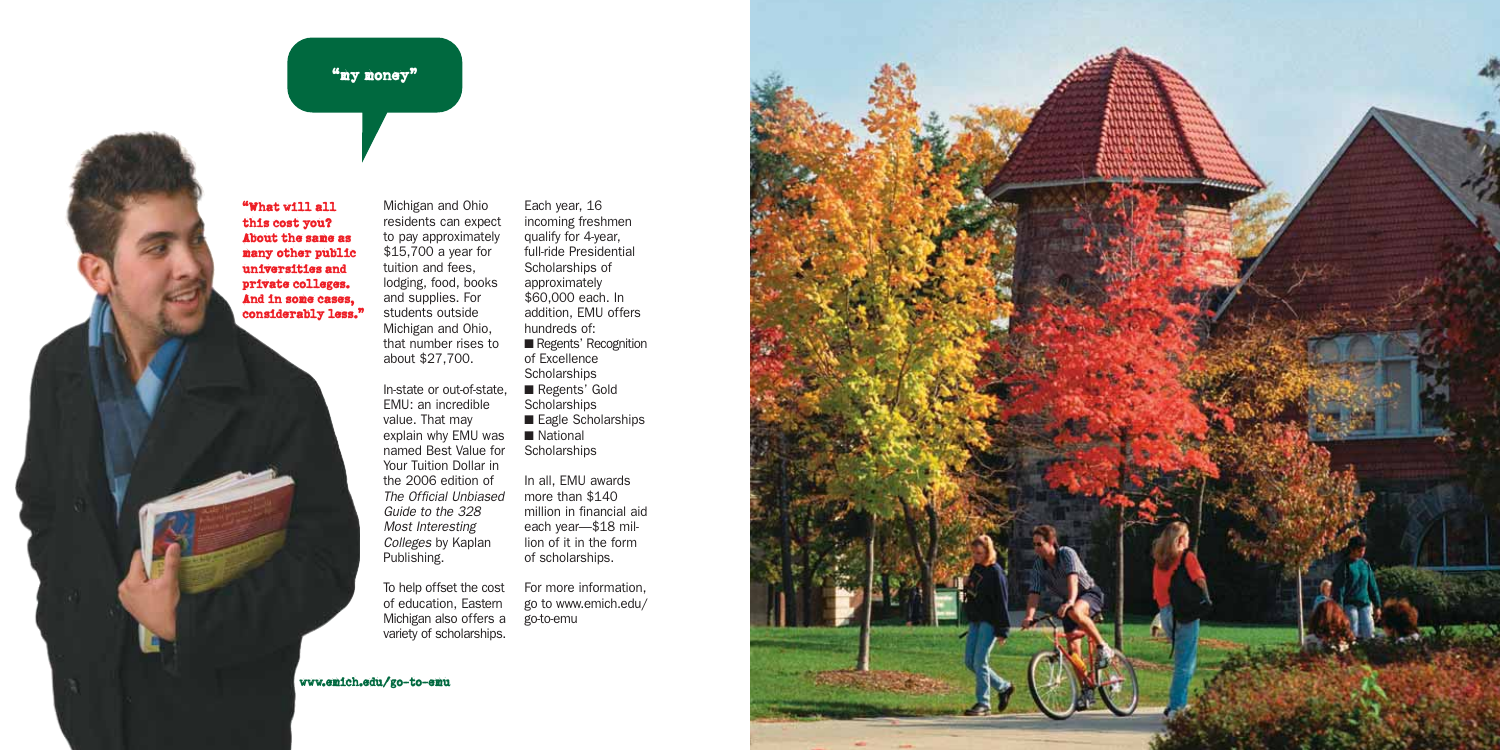

Because the transition from high school to college can be challenging, EMU offers special services and programs for freshmen. The First Year Center, which comprises 4 of our 11 residence halls, provides academic support and other resources to help new students make a smooth transition to college life.

In addition, our Academic Enhancement Program offers study skills workshops and a supervised evening study center.

Commuting brings its own set of challenges, especially for first-year students. Fortunately, our Commuter Central Office has a long list

of resources designed with off-campus students in mind. That includes a newsletter, workshops, seminars, and coffee breaks, plus a centrally located lounge where commuters can study, work online or just hang out and relax.

EMU's stunning new student center is truly world-class. You have got to see this place. It is a gathering spot for the entire University community, with an incredible variety of things to do, including coffee shops, food court, theater, bookstore, fireplace lounges, computer labs, gameroom, events facilities, meditation room, and more, all in a gorgeous

architectural setting. And it makes our services to commuter and residential students better than they have ever been.

"my life"

"You won't be just another face in the crowd. EMU is known for its friendly campus and welcoming atmosphere. Our faculty really care about their students. And staff members go out of their way to help out as part of the educational community here."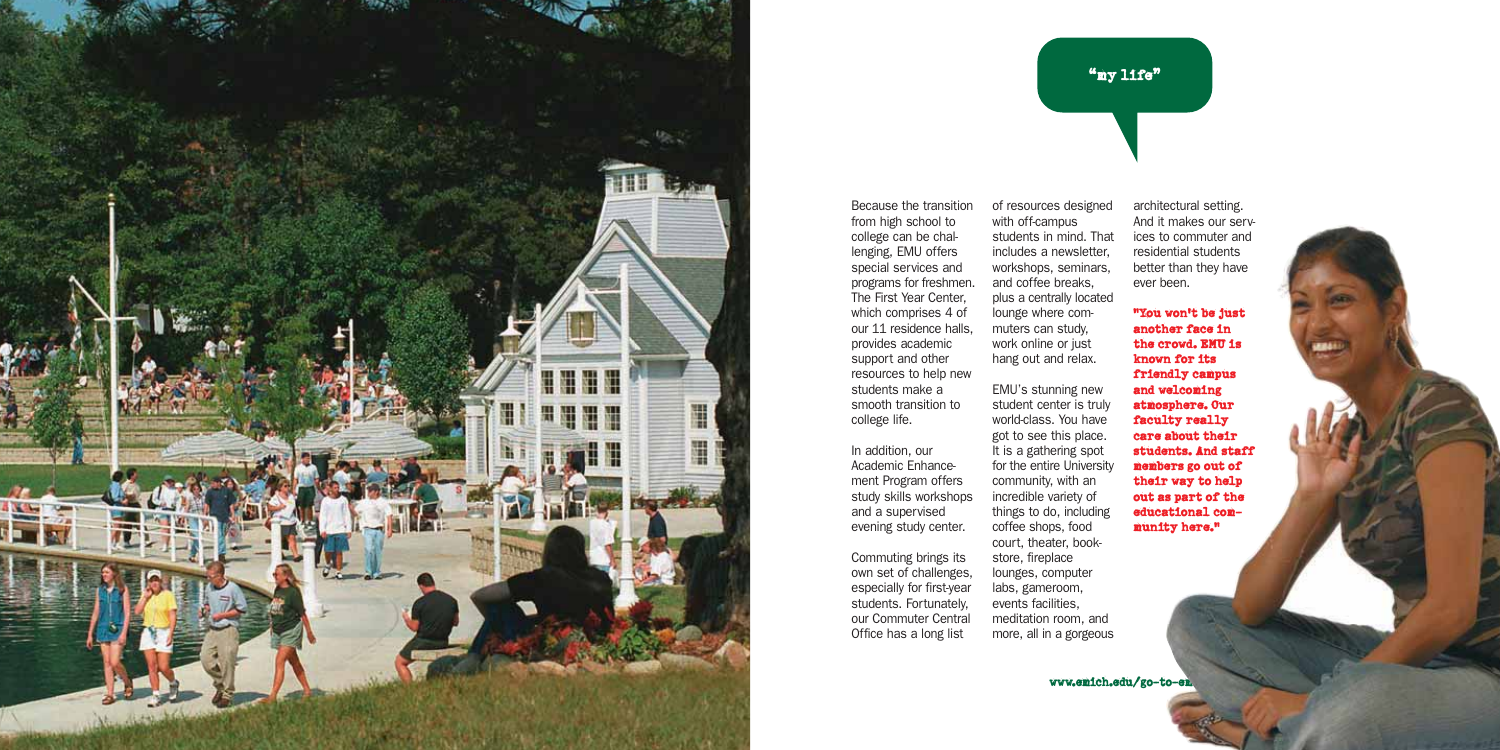"my fun"

Whatever your interest, there's a group for you—nearly 200 on-campus academic clubs, student organizations, fraternities and sororities in all. If community service is your passion, consider Alternative Spring Break and VISION–a program that links students with volunteer opportunities.

Interested in athletics? As a Division I school, Eastern competes with Western Michigan, Central Michigan, University of Toledo, Kent State, Bowling Green and other Mid-American Conference universities. In all, EMU fields 21 varsity sports teams for men and women, including baseball, golf, wrestling, track and cross country, swimming, diving, crew, gymnastics, softball, volleyball, and soccer. If club sports are more in your line, you'll find everything from ice hockey, la crosse and kayaking to volleyball, gymnastics, tennis, roller hockey, dance, and live theater.

softball to name a few.

football, basketball,

Eastern's campus is a magnet for cultural events, including music, dance, theatre, national and international entertainment, and more. There's a lot happening in our community of Ypsilanti, one of Michigan's "Cool Cities." And if

you want even more, we are less than 10 miles west of Ann Arbor—another "Cool City"—where you can enjoy a non-stop schedule of concerts, films, festivals, and "On this campus, boredom will be the furthest thing from your mind."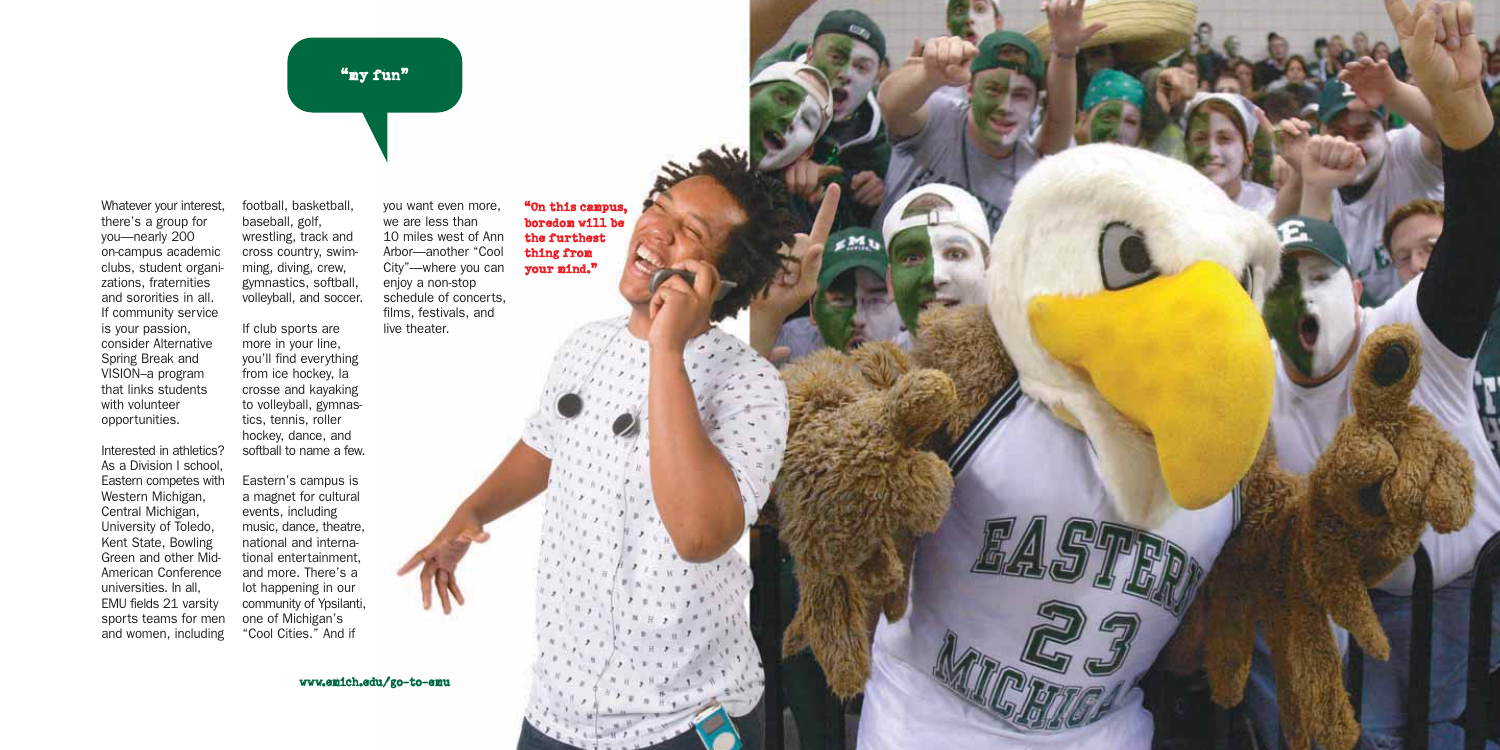

# "my future"

### Campus Tours

Daily tours year-round: Monday through Friday  $-10$  a.m. and 2 p.m. Saturday tours: 10 a.m. – September through May

## Eastern Fridays

Every Friday at 10 a.m. during the fall and winter semester, these events include a 90-minute walking tour, complimentary lunch and on-site admissions decision (with a completed EMU application and, in a sealed envelope, official transcripts and test scores).

Explore Eastern EMU's Saturday open houses—one in the fall, one in the winter —combine tours, an academic fair, housing information, financial aid workshops, a meet-and-greet faculty event, special parent sessions, on-site admissions decisions, and more.

Schedule a tour today by calling: 800.GO-TO-EMU or visit us on the web 24/7 at www.emich.edu/ go-to-emu

"The best way to find out if Eastern is the right choice for you is to visit campus. Talk with students and faculty. Check out the learning facilities. Spend time in the student center. Stop in at the residence halls. See how it all looks. And feels."

c